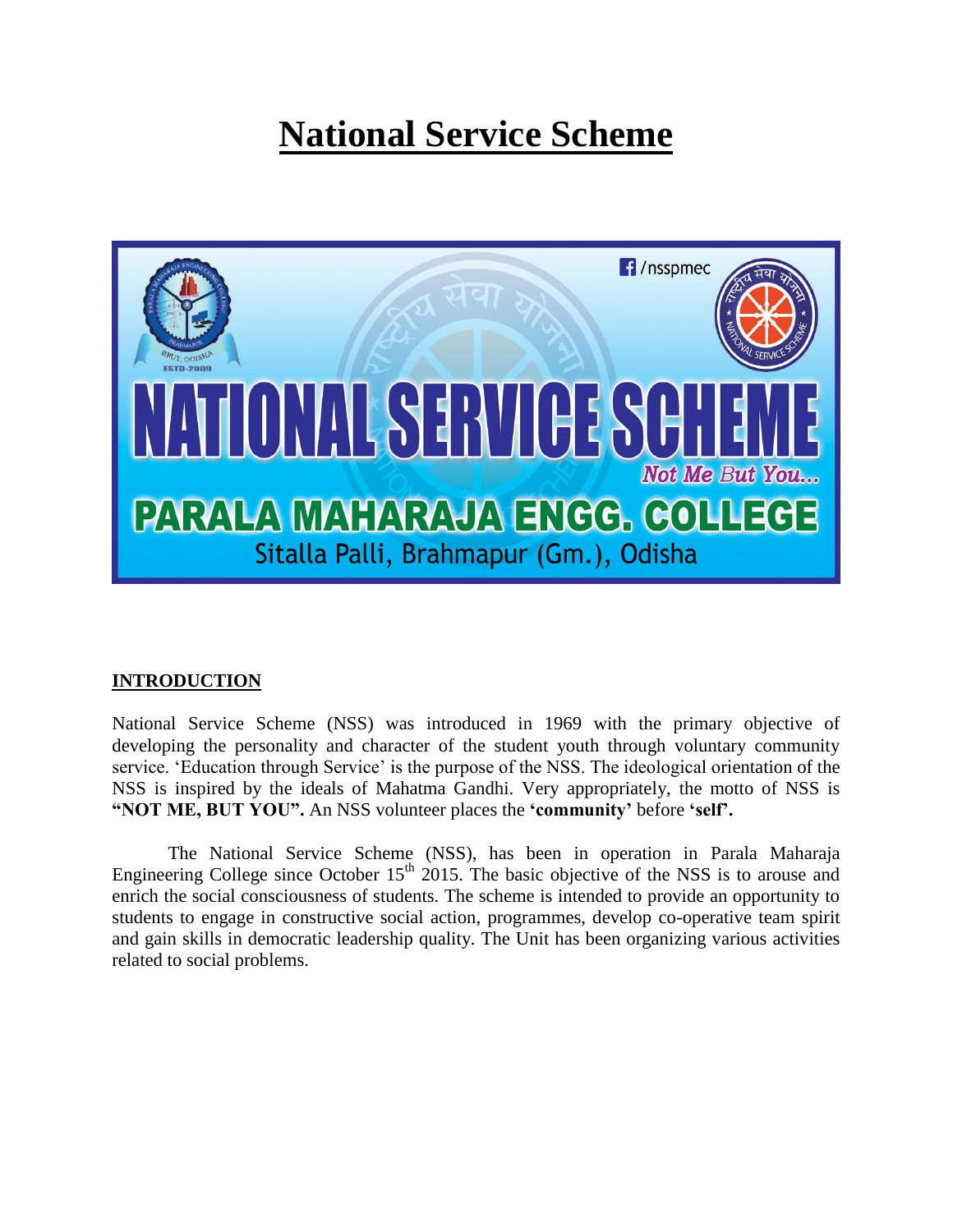### **OBJECTIVES OF NSS PMEC**

NSS aims at developing the following qualities/ competencies among the volunteers:

a) To understand the community in which the NSS volunteers work and to understand themselves in relation to their community;

b) To identify the needs and problems of the community and involve themselves in problemsolving exercise;

c) To develop among themselves a sense of social and civic responsibility;

d) To utilize their knowledge in finding practical solutions to individual and community problems;

e) To gain skills in mobilizing community participation;

f) To acquire leadership qualities and democratic values;

g) To develop capacity to meet emergencies and natural disasters; and

h) To practice national integration and social harmony.

NSS attempts to establish meaningful linkages between 'Campus and Community', 'College and Village' and 'Knowledge and Action'.

#### **[LIST OF INTERNATIONAL AND NATIONAL DAYS/WEEKS TO BE OBSERVED BY](javascript:void(0))  [NATIONAL SERVICE SCHEME](javascript:void(0))**

|    | <b>DAYS</b>                        | <b>DATE</b>    |
|----|------------------------------------|----------------|
| 01 | National Youth Day                 | 12th January   |
| 02 | Republic Day                       | 26th January   |
| 03 | Martyr Day                         | 30th January   |
| 04 | <b>International Women Day</b>     | 8th March      |
| 05 | World Health Day                   | 7th April      |
| 06 | Anti-Terrorism Day                 | 21st May       |
| 07 | World No Tobacco Day               | 31st May       |
| 08 | World Environment Day              | 5th June       |
| 09 | <b>World Population Day</b>        | 11th July      |
| 10 | <b>Independence Day</b>            | 15th August    |
| 11 | Sadbhavana Day                     | 20th August    |
| 12 | <b>International Literacy Day</b>  | 8th September  |
| 13 | <b>International Peace Day</b>     | 15th September |
| 14 | <b>NSS Day</b>                     | 24th September |
| 15 | <b>National Blood Donation Day</b> | 1st October    |
| 16 | National Integration Day           | 19th November  |
| 17 | World AIDS Day                     | 1st December   |
| 18 | World Human Rights Day             | 10th December  |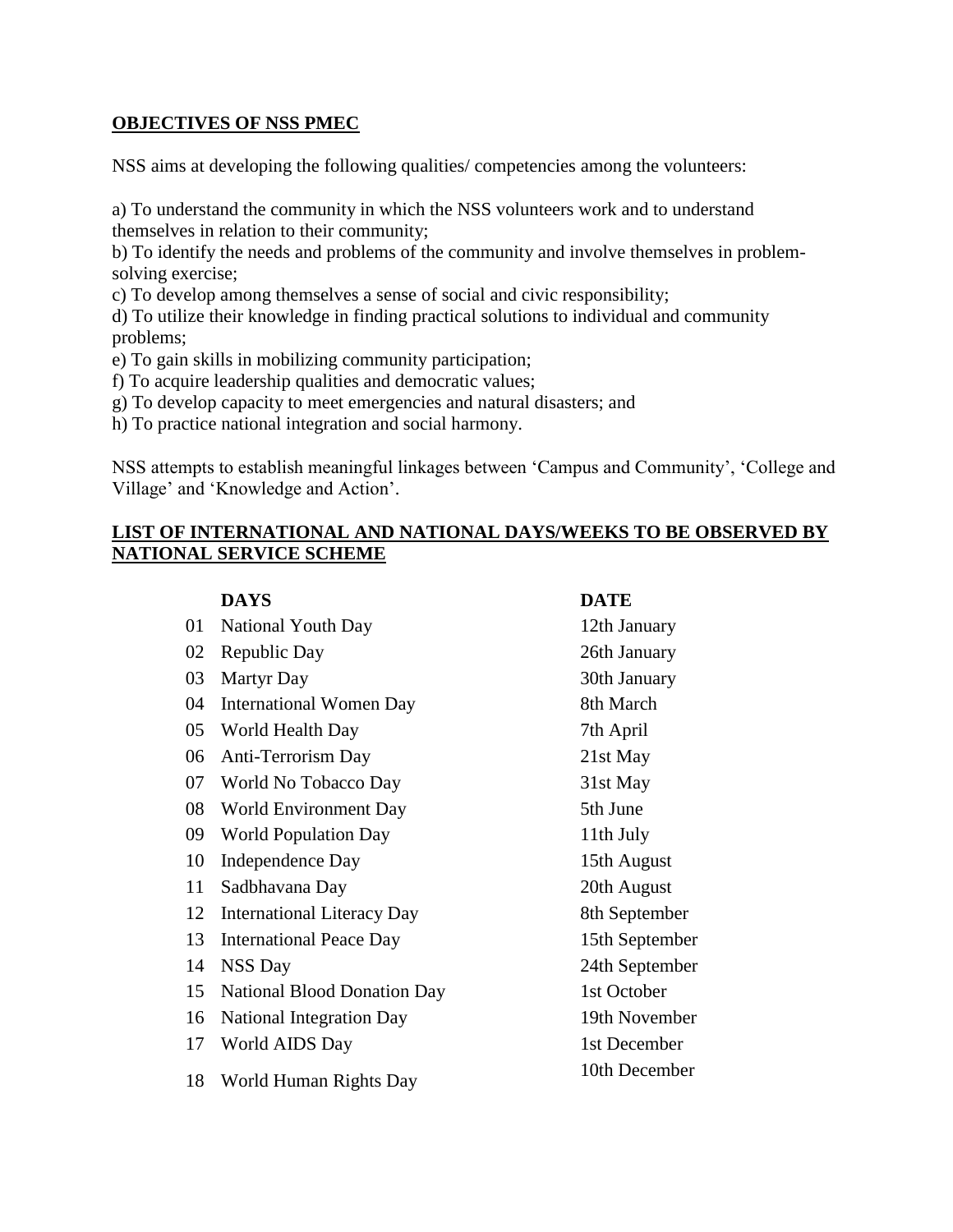#### **[WEEK](javascript:void(0))**

| <b>DAYS</b>                    | <b>DATE</b>    |
|--------------------------------|----------------|
| 01 National Youth Week         | 12-19 January  |
| 02 Van Mahotsava Week          | $1-7$ July     |
| 03 International Literacy Week | $8-14$ July    |
| 04 Communal Harmony Week       | 19-25 November |

The list of NSS Programme Officers of the college are listed below:

- Er. BibhutiBhusanBehera (Asst. Professor, EE)
- Er. Sourav Kumar Bhoi (Asst. Professor, CSE)
- Er. Anukampa Chau Patnaik (Asst. Professor, ME)
- Er. Monika Mohanty (Asst. Professor, CE)
- Dr. ChitrasenSamantra (Asst. Professor, PE)
- Er. HimadriSahu(Asst. Professor, CHE)
- Dr. Raghunandan Swain (Asst. Professor, ETC)
- Mr. Krushna Chandra Hial (Asst. Professor, PHY)

# **ACTIVITES:**

**BLOOD DONATION:** National Service Scheme (NSS), PMEC, has organized blood donation camp on various occasions in the college premises. As it is said 'If you are a blood-donor, you are a hero, to someone, somewhere, on Earth who received your gracious gift of life', this camp also pressurized the need to create awareness among youth for active participation in such a noble cause. At the end,all that mattered is the satisfaction that a life will be saved by a gesture from you, a bottle blood the need to create awareness among youth for active participation in such a noble cause. At the end, all that mattered is the satisfaction that a life will be saved by a gesture from you, a bottle blood.



NSS PMEC has organized blood donation camp with the collaboration of MKCG BLOOD BANK and AMA ODISHA in the college premises on the following occasions: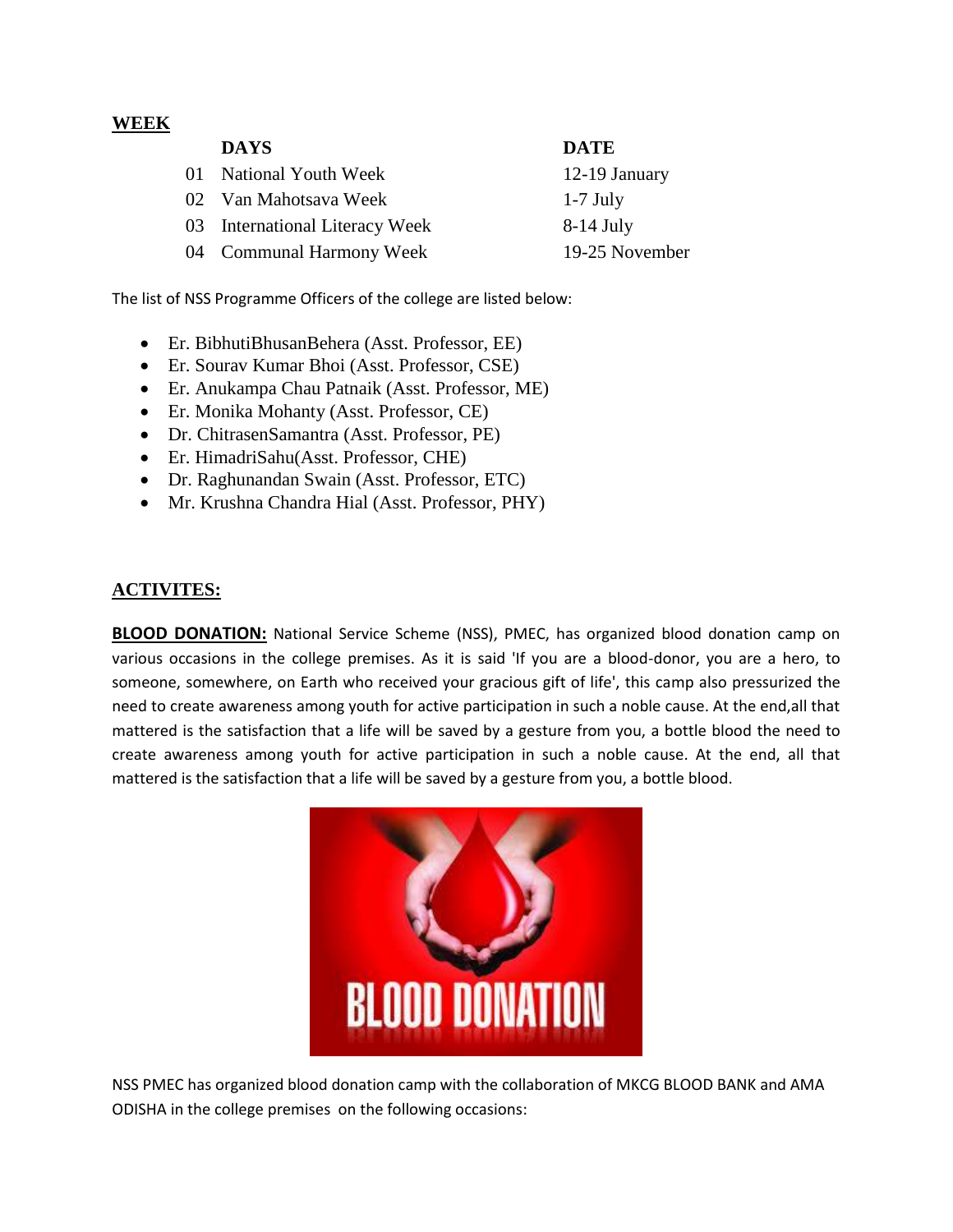- 11<sup>th</sup> April 2015 150 units of blood collected
- 27<sup>th</sup> April 2016 280 units of blood collected
- 15<sup>th</sup> November 2016 units of blood

**Clean Campus:**NSS PMEC with the mission of clean PMEC has organized several cleaning and awareness activities in the college premises.  $15<sup>th</sup>$  oct 2015 on the birthday of the former president of india Dr. APJ Abdul Kalam NSS PMEC has organized a oath taking and clean campus drive. In this auspicious occasion Sri Nikhil Pavankalyaan IAS and Sri SubasMaharana chairman BDA joined as a guest and motivated the PMEC family in this nobel causes.  $2^{nd}$  oct 2015 on auspicious occasion of Gandhi Jayanti NSSunits of PMEC has conducted a mass cleaning movement in the college premises.SwachPkhwada in the direction of the the university NSS PMEC has conducted a campaign called SwachPakhwada where various competitions including Debate, Essay, and Drawing were organized.



#### **Plantation:**

 NSS PMEC has organized a plantation drive in the college campus on various occasions where students and faculty members, and various distinguished guests have contributed.

15<sup>th</sup> October 2015 on the birthday of former president of India Dr. APJ Abdul Kalam PMEC has initiated a clean plantation programme with the mission of green PMEC where Sri Nikhil Pavankalyan IAS and Sri SubasMaharana chairman BDA were present . The Vice Chancellor of the university (BPUT) joined us in this campaign and encouraged the student volunteers.On the national youth skill day, NSS PMEC has started a mission for plantation of 5000 saplings in the college campus .

**On the youth skill day(Prachesta),**it is a unique programme of NSS PMEC where we recognized the need of community service. Under this programme weekly free tuitions along with the various community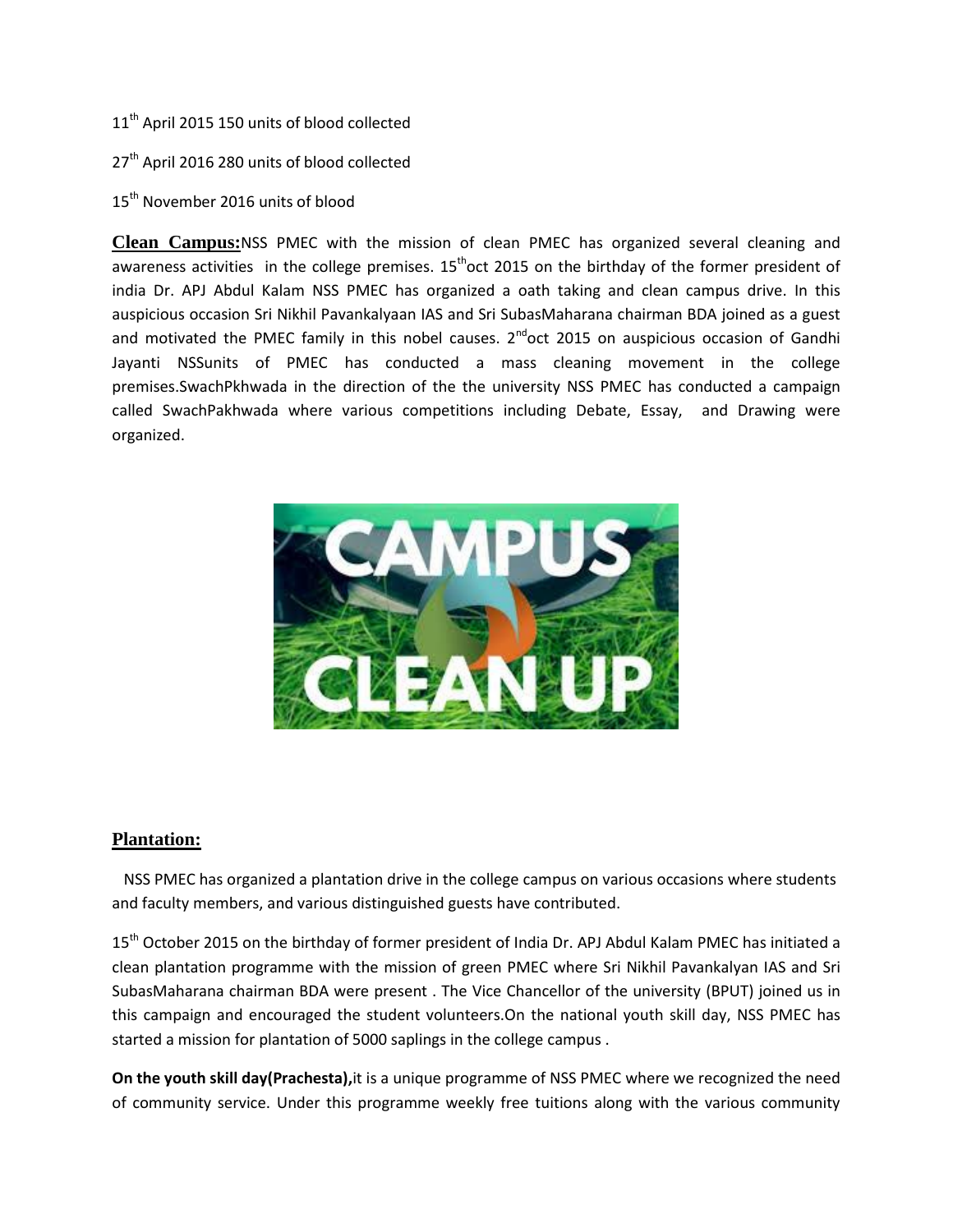programmes were conducted in therural areas. NSS PMEC has adopted a village named Sitalpalli under this programme.



# **Active-citizenship:**

Students are not the future citizens of the nation but they are the present citizens of the nation. It is the awarenessprogramme for creating good citizens of the nation.

# NSS Bureau at PMEC Campus

The National Service Scheme Bureau of PMEC was setup in the year 2015.

# **Programme Coordinator:**



Dr.ChittaranjanMallick Ph No: +91-9937336730 Dept. of Mathematics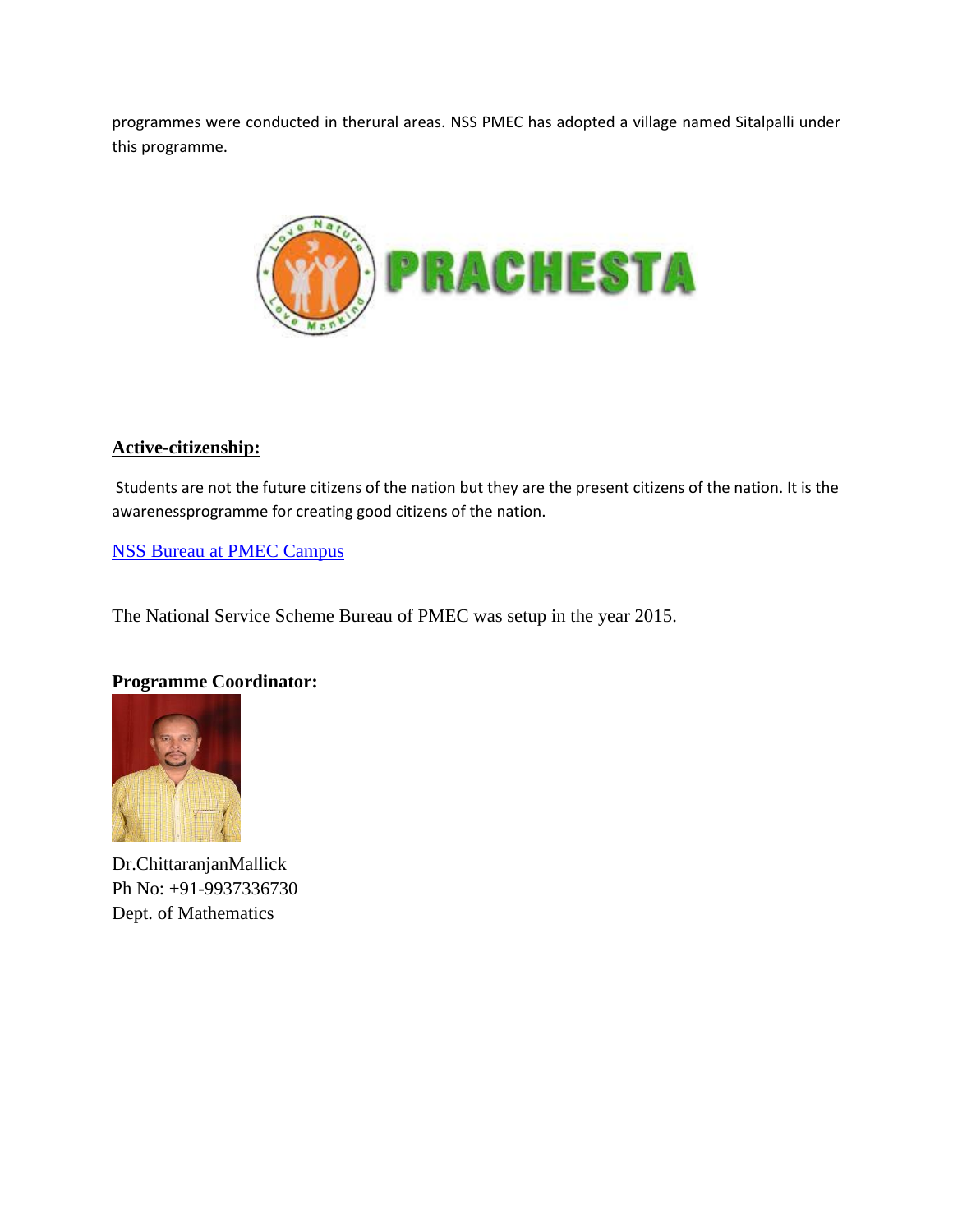